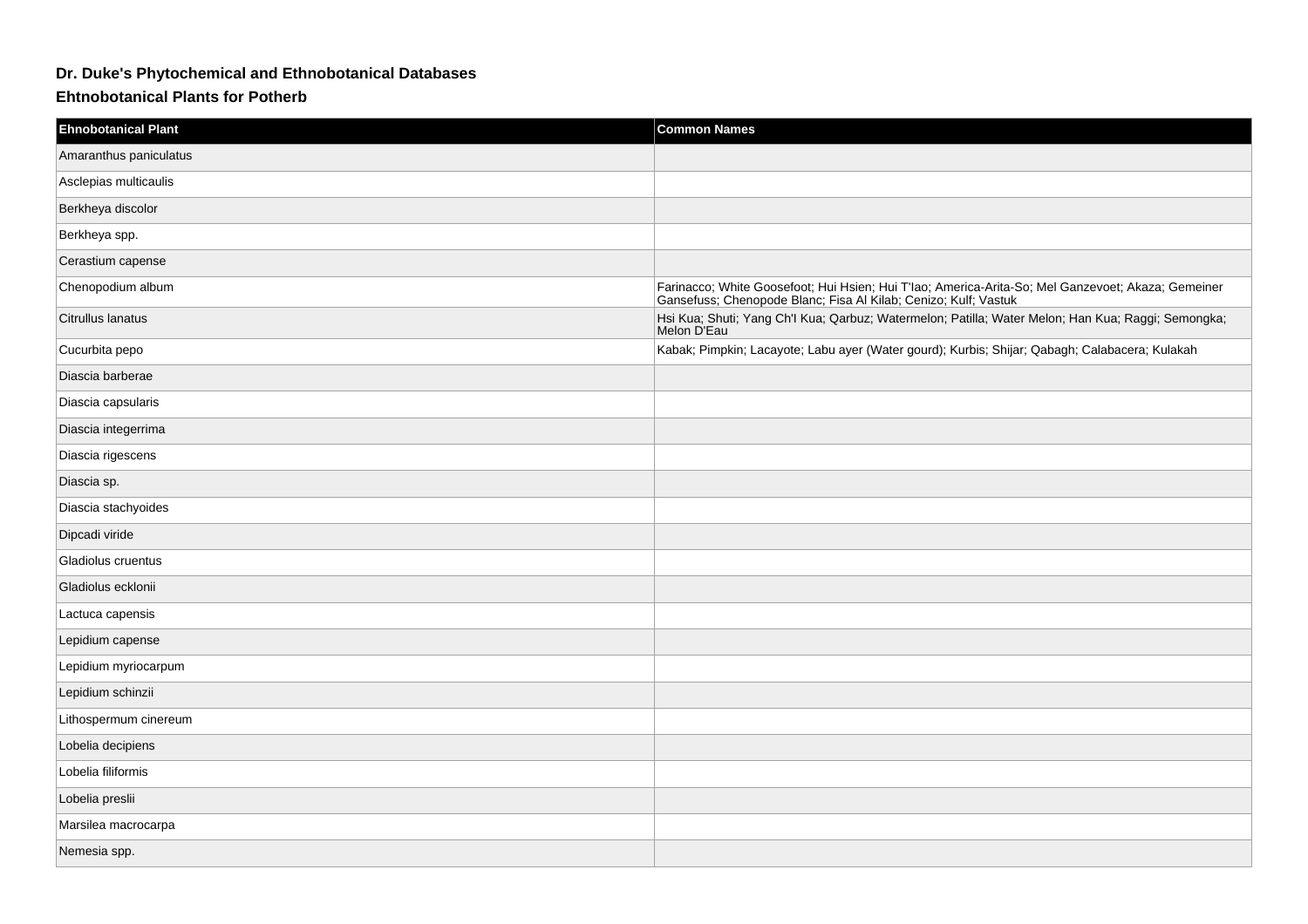| <b>Ehnobotanical Plant</b> | <b>Common Names</b>                                                                                                                                                                                                                                                                                                                                                             |
|----------------------------|---------------------------------------------------------------------------------------------------------------------------------------------------------------------------------------------------------------------------------------------------------------------------------------------------------------------------------------------------------------------------------|
| Pachycarpus rigidus        |                                                                                                                                                                                                                                                                                                                                                                                 |
| Papaver aculeatum          |                                                                                                                                                                                                                                                                                                                                                                                 |
| Parapodium costatum        |                                                                                                                                                                                                                                                                                                                                                                                 |
| Pelargonium bowkeri        |                                                                                                                                                                                                                                                                                                                                                                                 |
| Phytolacca heptandra       |                                                                                                                                                                                                                                                                                                                                                                                 |
| Portulaca oleracea         | Porcelana; Gelang pasir; Perpine; Coupier; Semizotu; Parpinah; Berbin; Beldroega; Verdolaga; Ma Ch'lh<br>Hsien; Suberi-Hiyu; Pourpier; Ancharupa; Coupe-Pied; Pourpier Commun; Purslane; Krokot                                                                                                                                                                                 |
| Riocreuxia polyantha       |                                                                                                                                                                                                                                                                                                                                                                                 |
| Riocreuxia torulosa        |                                                                                                                                                                                                                                                                                                                                                                                 |
| Sisymbrium capense         |                                                                                                                                                                                                                                                                                                                                                                                 |
| Sisymbrium thellungii      |                                                                                                                                                                                                                                                                                                                                                                                 |
| Sisymbrium turczaninowii   |                                                                                                                                                                                                                                                                                                                                                                                 |
| Solanum nigrum             | Solatro Nero; Morelle Noire; Morete; Long Kui; Lao Ya Yen Ching Ts'Ao; Alaman; Ranti; T'len Ch'leh Tzu;<br>Terong meranti; Yerba Mora; Nightshade, Black; Ituzumu; L'Homme; Gurkamai; Lanman; T'len P'Ao Ts'Ao;<br>Morelle Noir; Manman Lanman; Lanment; Enab Ez Zhib; E'Nab Ath Tha'Lab; Black Nightshade; Hierba<br>Mora; Lung K'Uei; Inu-Hozuki; E'Nab Adh Dhib; Lanman Noir |
| Sonchus ecklonianus        |                                                                                                                                                                                                                                                                                                                                                                                 |
| Sonchus integrifolius      |                                                                                                                                                                                                                                                                                                                                                                                 |
| Sonchus nanus              |                                                                                                                                                                                                                                                                                                                                                                                 |
| Sonchus oleraceus          | Achicoria; Lechuguillo; Lechuguilla; Sowthistle; Thistle, Tufty; Cerraja; Chicoree Marron; K'U Ts'Ai;<br>Gansedistel, T'U, Thistle, Milky, Jo'Dhaidh, Sow Thistle, Esek Marulu                                                                                                                                                                                                  |
| Taraxacum sp.              |                                                                                                                                                                                                                                                                                                                                                                                 |
| Thalictrum caffrum         |                                                                                                                                                                                                                                                                                                                                                                                 |
| Tolpis capensis            |                                                                                                                                                                                                                                                                                                                                                                                 |
| Tragopogon porrifolius     | Salsify; Salsifi                                                                                                                                                                                                                                                                                                                                                                |
| <b>Tribulus terrestris</b> | Chih Hsing; Tzu; Sha Yuan Chi Li; Chi Li; Tu Chi Li; Abrojo; Gotub; Gokshura; Kon Jarah; Hasach; Pai Chi<br>Li: Ji Li                                                                                                                                                                                                                                                           |
| Tulbaghia acutiloba        |                                                                                                                                                                                                                                                                                                                                                                                 |
| Tulbaghia alliacea         |                                                                                                                                                                                                                                                                                                                                                                                 |
| Tulbaghia dieterlenii      |                                                                                                                                                                                                                                                                                                                                                                                 |
| Urtica diocia              |                                                                                                                                                                                                                                                                                                                                                                                 |
| Urtica lobulata            |                                                                                                                                                                                                                                                                                                                                                                                 |